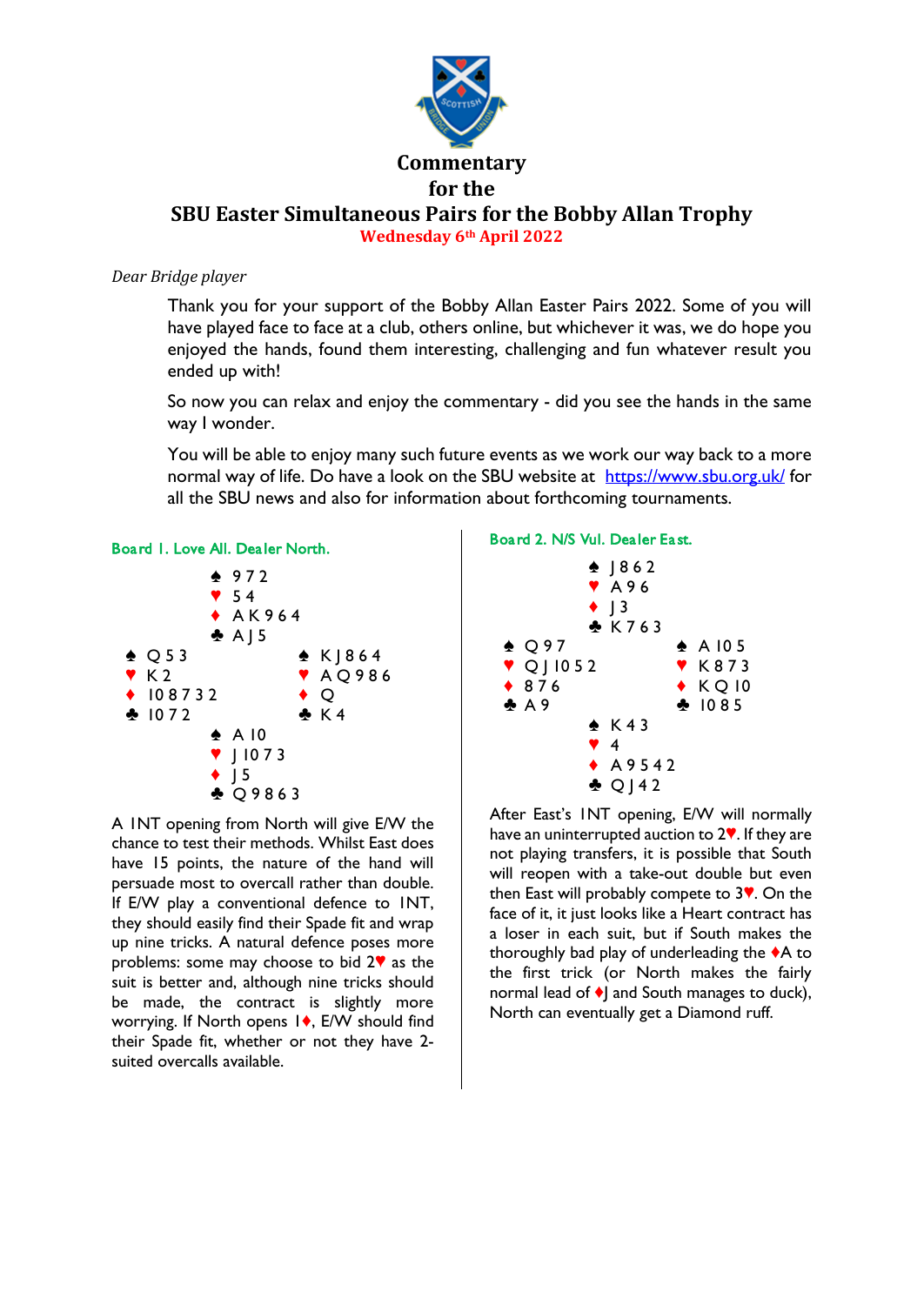

If South opens  $\mathbf{I}\blacktriangledown$ , a  $\mathbf{I}\blacktrianglelefteq$  overcall will be hard to resist for West given the quality of the suit, even with only eight points. Now East might even think of going beyond game, though his Heart doubleton should prevent him from doing so. If South doesn't open, West will start with  $1\clubsuit$  or  $1\spadesuit$ ; South's  $1\spadesuit$  overcall will give East a chance to bid  $1\spadesuit$  to show a 5-card Spade suit, as for most players a double of  $\mathsf{I}\blacktriangledown$  shows four Spades. Now again  $4\spadesuit$  should be reached.  $4\spadesuit$  should go off but it will slip through on occasion if the defence neglects to take its two Club tricks.

## Board 4. Game All. Dealer West.



Even if North opens on his distributional hand, the absence of two Aces should prevent South from going beyond  $5$ . That is quite high enough as  $5\blacktriangledown$  requires good guesswork in the Diamond suit to succeed: after ruffing the second round and seeing the Jack come down, declarer has to opt for the ruffing finesse rather than the 3-3 break to succeed, though leading the  $\bullet$ O to the third round will force many Easts to mistakenly play the  $\blacklozenge K$  rather than ducking smoothly.

Board 5. N/S Vul. Dealer North.



This is the sort of hand that makes people mistrust computer deals: with the singleton King offside, many players will end up losing two Spade tricks by playing to the Queen and then later cashing the Ace. The text books all say that you should open the East hand  $1\clubsuit$  but many will prefer the pre-emptive value of a  $\mathbf{A}$ opening. West may only have 10 points but he does have only have seven losers, which should propel many into game. Even if N/S do find their Heart fit they should get outbid.

### Board 6. E/W Vul. Dealer East.



After three passes North will open  $1$  but what will South respond? 1NT would be my choice which could be disastrous if North decides on an optimistic raise to 2NT. 3NT going one down would be the inevitable result if West were to lead a top Heart; even a small Heart lead would probably work as it takes an inspired duck in the dummy for declarer to have a chance of success. If North plays in No Trumps, the favourable lie of the  $A$  and the 4-4 Heart break means that nine tricks can be made.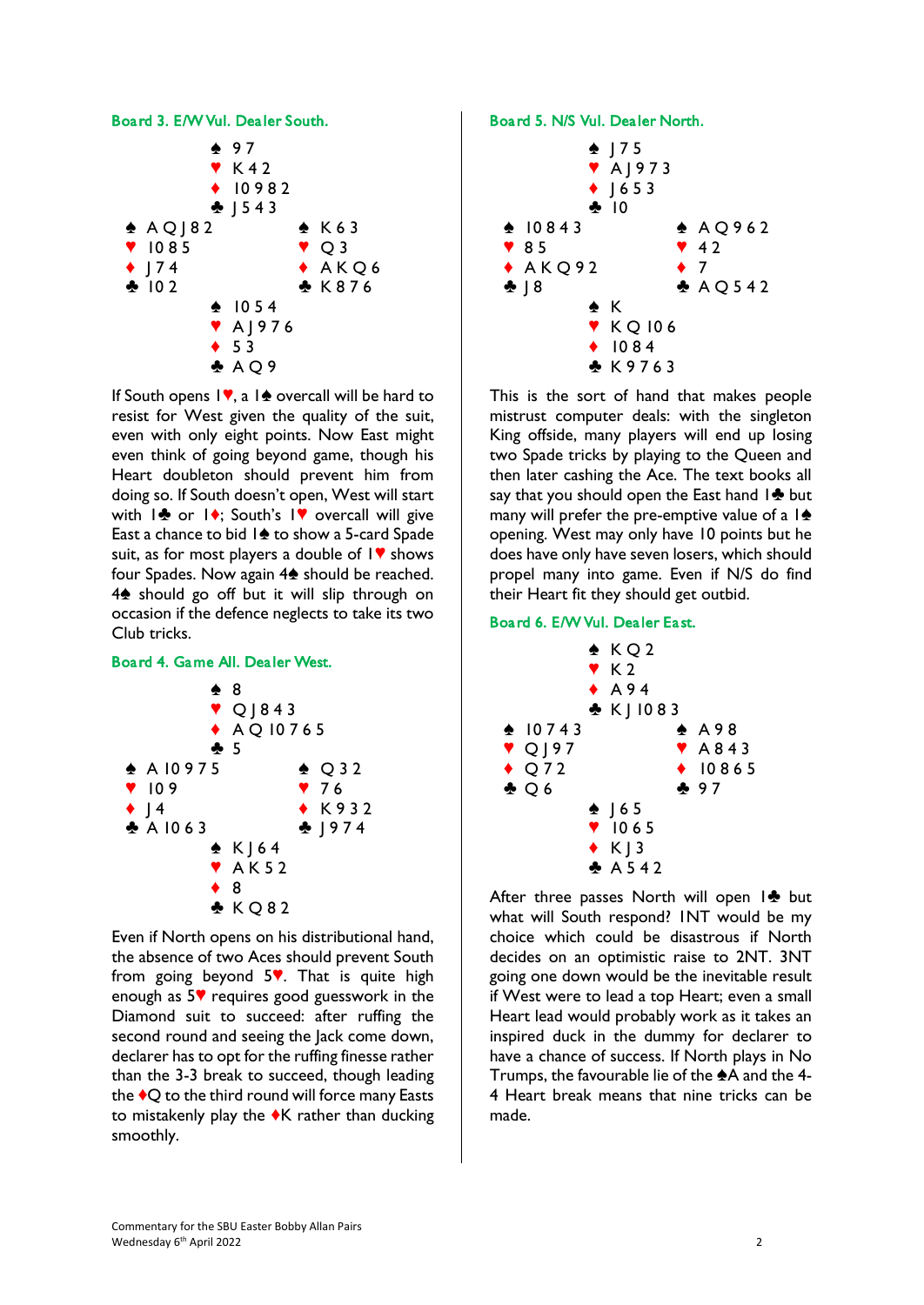### Board 7. Game All. Dealer South.



After South's Acol  $2\spadesuit$ , or its equivalent, a positive response from North will probably be enough to ensure that South drives on to  $6\text{\AA}$ . The slam can always make, though I expect many declarers to fall short of twelve tricks: no matter what is led declarer can take the ruffing Heart finesse and then re-enter the dummy with a Diamond ruff after drawing one round of trumps; on an initial Heart lead, declarer can even take the losing Heart finesse and still make the contract.

### Board 8. Love All. Dealer West.



West's 1NT opening should get passed round to South, who surely will bid 2<sup>h</sup> if he doesn't have the methods to show Spades and another suit available. Whether N/S reach 2<sup>4</sup> directly or via a conventional defence, East has the opportunity to compete in the minors by bidding 2NT which hardly can be natural after passing partner's 1NT on the first round. Even if E/W get to  $3\clubsuit$ , their opponents will probably go on to  $3\spadesuit$  and then it is just a question as to whether they make it.

## Board 9. E/W Vul. Dealer North.



How do you and your partner play the auction INT-2<sup>4</sup>-27-2<sup>4</sup>? If Stayman is your only route to raising to 2NT, as it is for many pairs, it should show a raise to 2NT and a 4-card Spade suit – and there is no reason why it shouldn't even if you play a more normal style. Once West has shown an invitational hand with four Spades, it is up to East to decide whether he should go to game: Aces are good cards for suit play, as is the doubleton Diamond, so he should accept the invitation to the making  $4\spadesuit$ . Those in 3NT will be grateful for those who played in a part-score.

## Board 10. Game All. Dealer East.



If East opens 1NT that will often end the auction, unless of course South doubles when  $INT*$  could be the contract. If E/W are playing a wriggle which involves a compulsory redouble goodness knows what the final contract will be! 1NT by East should succeed, and will even make an overtrick on occasion, but  $2\spadesuit$  is much more of a tricky proposition: getting the trump suit wrong will certainly spell failure as will the defence finding their Diamond ruff. If N/S end in  $2\%$  they should emerge with eight tricks.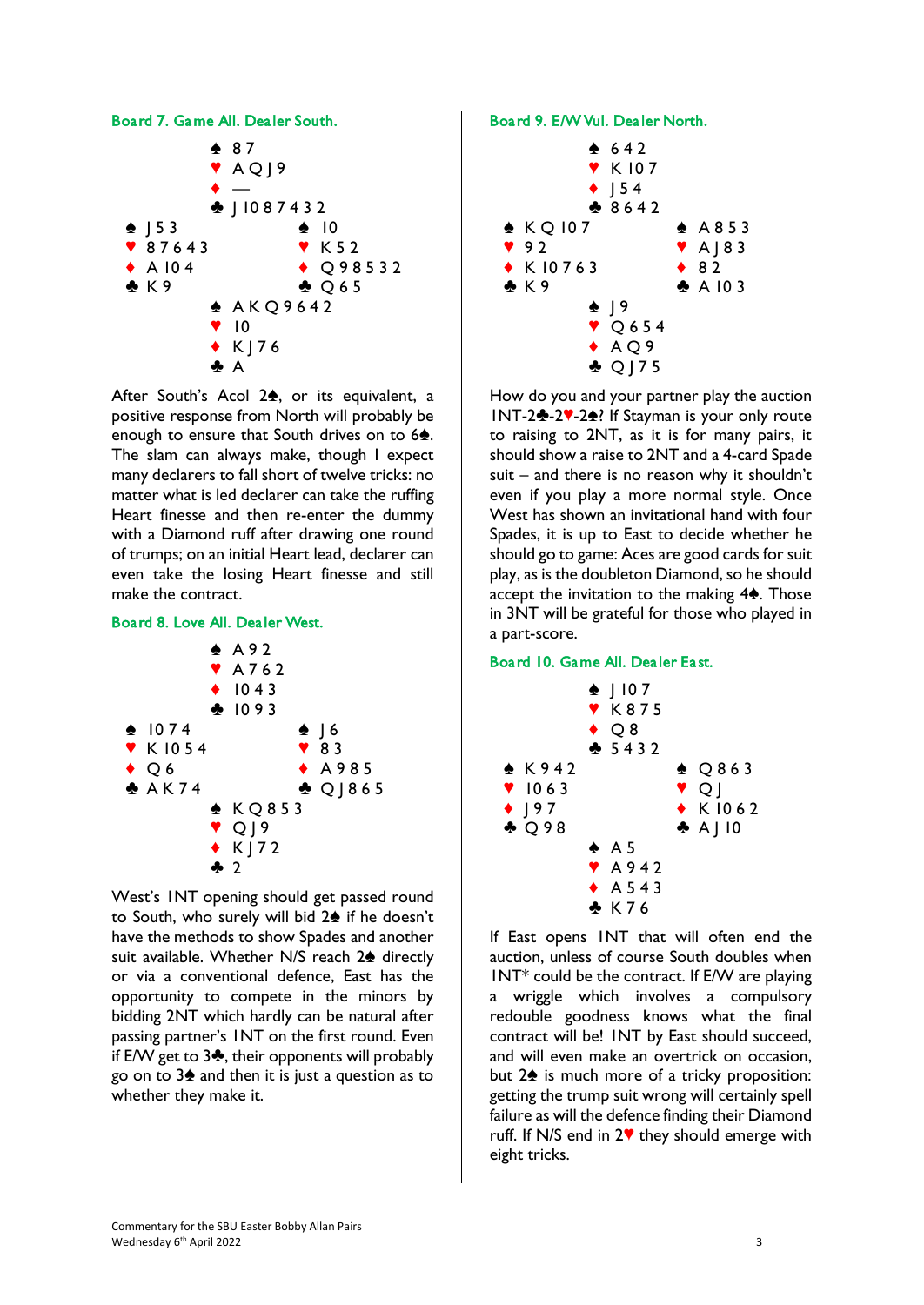

Any South who opens  $1\blacklozenge$  may well save his side from conceding thirteen tricks in  $4\spadesuit$  when the hand is played. Given a free auction E/W will start  $1\bigoplus 2\mathbb{V}$ -2 $\bigoplus$  but what will they do next? East can hardly just rebid a non-forcing  $3\sqrt{ }$  so, unless he chooses to jump to  $4\spadesuit$  (the best choice given the lie of the cards) or  $4$ , he is saddled with trying  $3\diamond$  which at least benefits from being forcing but unfortunately it gives South the opportunity of making a leaddirecting double. If South doesn't double and West bids 3NT, North will lead a Club and declarer will make all the tricks.

## Board 12. N/S Vul. Dealer West.



After West has shown a value raise to  $3\blacktriangledown$  over South's 1<sup> $\triangle$ </sup> overcall, East has to decide whether to go to game or not. I accept that East has only six losers but it is still quite a stretch to bid  $4\Psi$ on just eleven points; however it certainly works as the  $\blacklozenge K$  is onside. I expect many declarers to make eleven tricks: South is bound to lead a top Spade and then it takes a Club switch from King doubleton to prevent declarer from establishing a Spade trick on which to throw his losing Club.

### Board 13. Game All. Dealer North.



N/S are bound to get too high on this hand, but how high will they get? After  $1\angle 2$ . 2.  $3\angle 3$ , it is tempting for North to try  $3$ <sup> $\blacktriangledown$ </sup> but it would be a poor decision which may well prompt  $4\blacklozenge$  from South.  $3\blacklozenge$  should go one down as, after three rounds of Clubs, E/W are also bound to take a Spade and a trump trick. Declarer should go two down in  $3\blacktriangledown$  if only because the defence will eventually have to lead Diamonds (declarer may need to have the nerve to finesse) or give declarer Spade tricks.

# Board 14. Love All. Dealer East.



If N/S are playing Ghestem then South is wellplaced to show his 2-suiter via  $2\clubsuit$  or  $3\clubsuit$ , depending on methods; the trouble then is that North has to guess just how weak his partner is, given the vulnerability. Over  $3\clubsuit$  an optimistic 3NT will reap the rewards but over  $2\clubsuit$  he may just try 2NT which may get passed. If South just overcalls  $1\spadesuit$ , North will have to decide how strong a 1NT response to an overcall is: 10-13 is a sensible range as an overcall is on average about four points less than an opening but my experience is that many pairs have never even discussed it.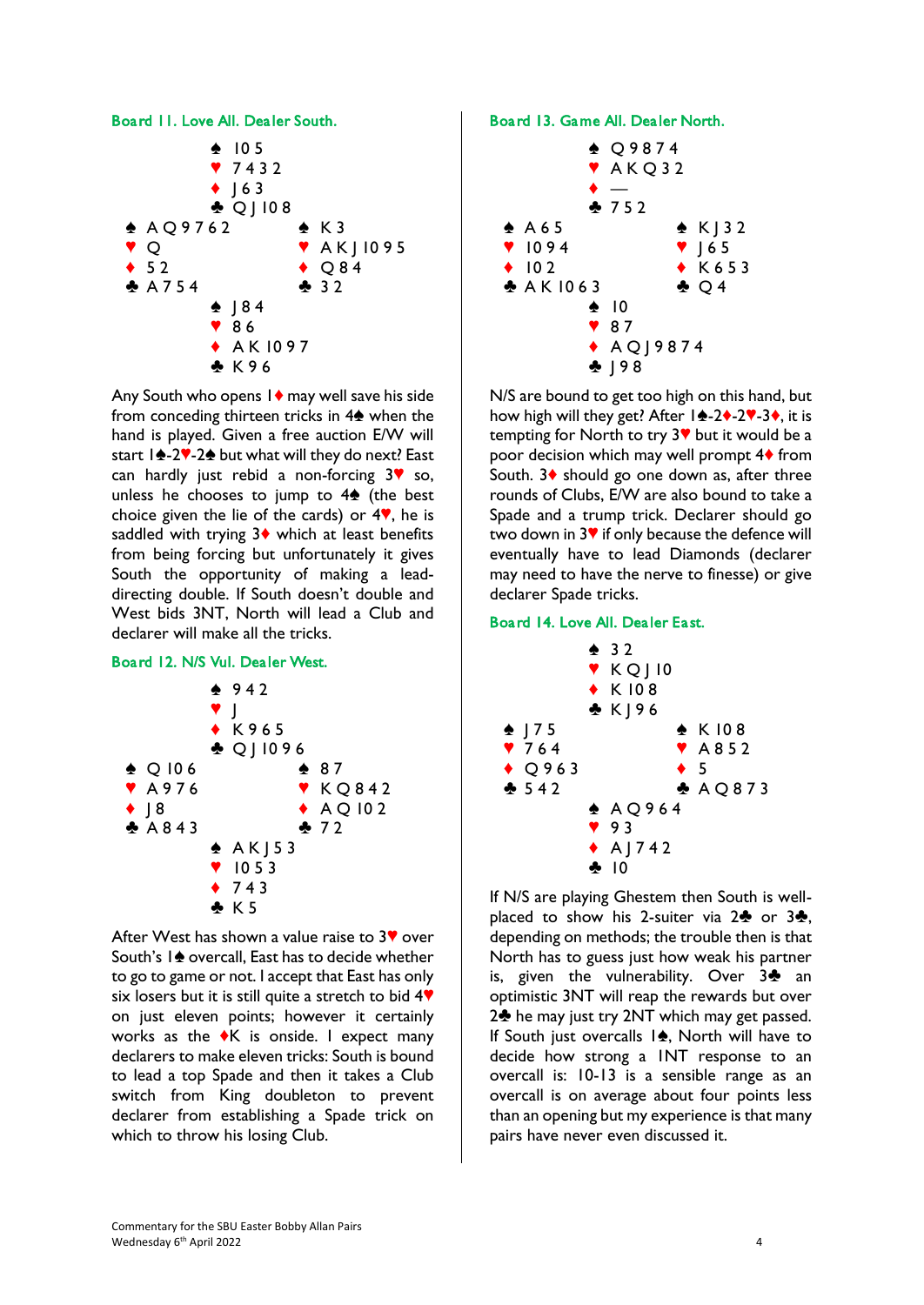

If South opens 1NT, then he will become a very nervous declarer in 3NT after West has led a Club. All he can do is eventually take his  $\clubsuit$ A, cash his Diamonds and then lead the  $\triangle$ , overtaking it with the  $\triangle Q$  and crossing his fingers. Some declarers may even make an extra Spade if the defence throws enough of them away on the Diamonds. If South opens  $\frac{1}{2}$ ,  $\frac{1}{2}$  response and a  $\frac{1}{2}$  rebid may prompt North to leap to 3NT, even though his Heart stop is not wonderful. Now a Diamond or Spade lead will mean that declarer has no worries about making his contract.

## Board 16. E/W Vul. Dealer West.



North's IV opening certainly gives East a problem; if he doubles then West will bid  $1\spadesuit$ and North may well try  $2\diamond$ , over which East will probably take the plunge and bid 3NT, a bid that many will have found on the first round anyway. Any declarers who don't take the Diamond finesse for their eleventh trick do not have my sympathy as North would have only nine points for his opening bid if he didn't hold the  $\triangle$ A. 6 $\triangle$  certainly makes but it will take some creative bidding to get there.

Board 17. Love All. Dealer North.



If North opens 1NT, East will have little choice but to pass (unless a natural  $2\diamond$  overcall is available – generally not a good idea on such a poor suit); now South can use whatever method he has to show a weakness take-out into  $3\clubsuit$ . This will go two down for an above average score. If North opens  $\mathsf{I}\blacklozenge$ , some Souths may venture a 1NT response, but it is more likely that it will get passed round to West for a  $1$  overcall. Once E/W are in the auction they should end up playing the hand and making their contract.

# Board 18. N/S Vul. Dealer East.



A 2<sup> $\bullet$ </sup> overcall by North over West's 1<sup> $\bullet$ </sup> should prompt a either a double (to show the other suits) or a raise to  $2\spadesuit$  from East.  $2\spadesuit$  will prompt 4<sup> $\spadesuit$ </sup> from West, whilst double should see West's  $3\spadesuit$  rebid raised to  $4\spadesuit$ . After the inevitable Diamond lead, two rounds of trumps followed by Ace and another Heart removes any guesswork when the  $\blacktriangledown$  appears and declarer is now able to throw his losing Club away on the fourth Heart. Any declarer who starts with a small Heart to the Queen and King could even go down if they then run the **VIO** round to the Jack.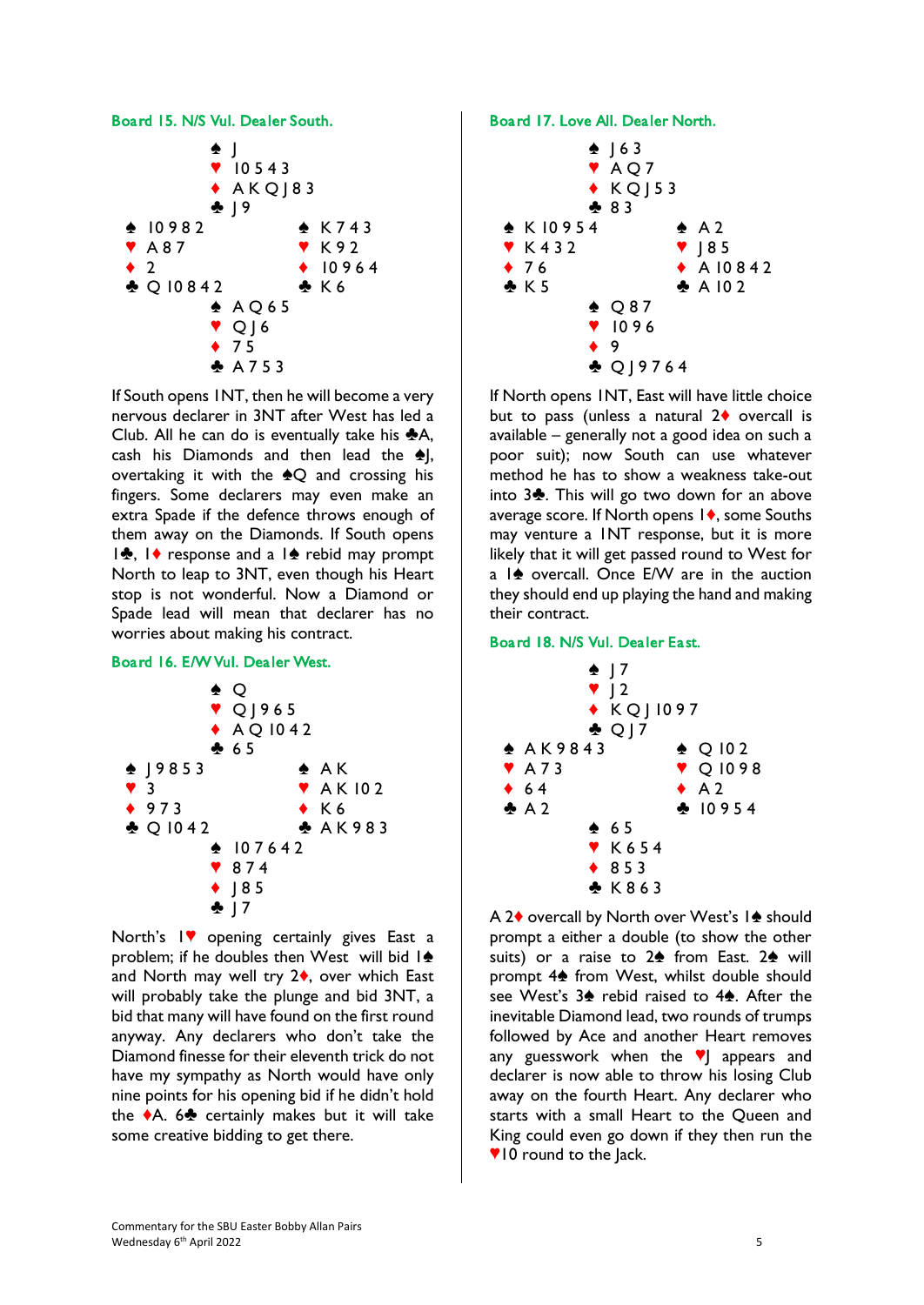

If West opens  $1\clubsuit$ , some Norths will be unable to resist the temptation to show a major 2 suiter with a Michael's Cue Bid of  $2\clubsuit$  even though the hand is far too weak. South will now push on in Hearts and E/W should up too high, perhaps even in 5 $\clubsuit$  or 5 $\spadesuit$ . If North passes, it is still difficult for East to contemplate stopping short of game, though after  $1\cdot - 2$ -2-24-3+ he should realise that West hasn't got much of an opening bid and stop in  $3\bullet$ . If West passes as dealer,  $3\blacklozenge$  should be reached via  $1\blacklozenge -2\blacklozenge -2\blacklozenge -1$ 3{.

# Board 20. Game All. Dealer West.



Given a free run N/S should reach 3NT via Stayman, though some pessimists may stop short in 2NT. It takes an inspired Spade lead from East to beat 3NT; in reality a small Diamond is likely and, as the Heart finesse is needed to make the contract, declarer is probably going to end up with eleven tricks. Should West open  $1\spadesuit$  (some will!), South will reopen with a double giving North a very difficult choice:  $2\spadesuit$  seems right but this only forces  $3\blacktriangledown$  from South, possibly resulting in  $4\blacktriangledown$ on a 4-3 fit.

# Board 21. N/S Vul. Dealer North.



South should play in either 2NT, via  $|\cdot|$ . 2NT, or 1NT if N/S are playing a strong No Trump. In theory every declarer should make eight tricks, E/W taking the first four Spade tricks and the  $\clubsuit$ A; however some Wests will make the mistake of starting with two top Spades rather than a small one, or even Ace and a small one, and the fourth Spade trick will be lost. If West finds an aggressive 4-card  $\mathbf{I}\spadesuit$ overcall over  $1\blacklozenge$ , he may well drive N/S into a red suit part-score; Hearts will score well but Diamonds will be disastrous.

# Board 22. E/W Vul. Dealer East.



After South's IV opening, West has to decide between doubling and overcalling  $|\spadesuit|$ ;  $|\spadesuit|$ certainly works best as the Spade fit will be lost if West doubles, with North bidding  $1\spadesuit$  and N/S probably playing in  $2$ . Over a  $1$  overcall North can double to show the minors; East now just about has a  $2\spadesuit$  bid, but only if it is an out and out weak bid, maybe because E/W are playing unassuming cue bids (so that  $2\mathbf{v}$  would show a "real" 2<sup>.</sup>). Spades should make nine tricks by ruffing the fourth Club after the  $\clubsuit$ 9 has appeared on the first round of trumps.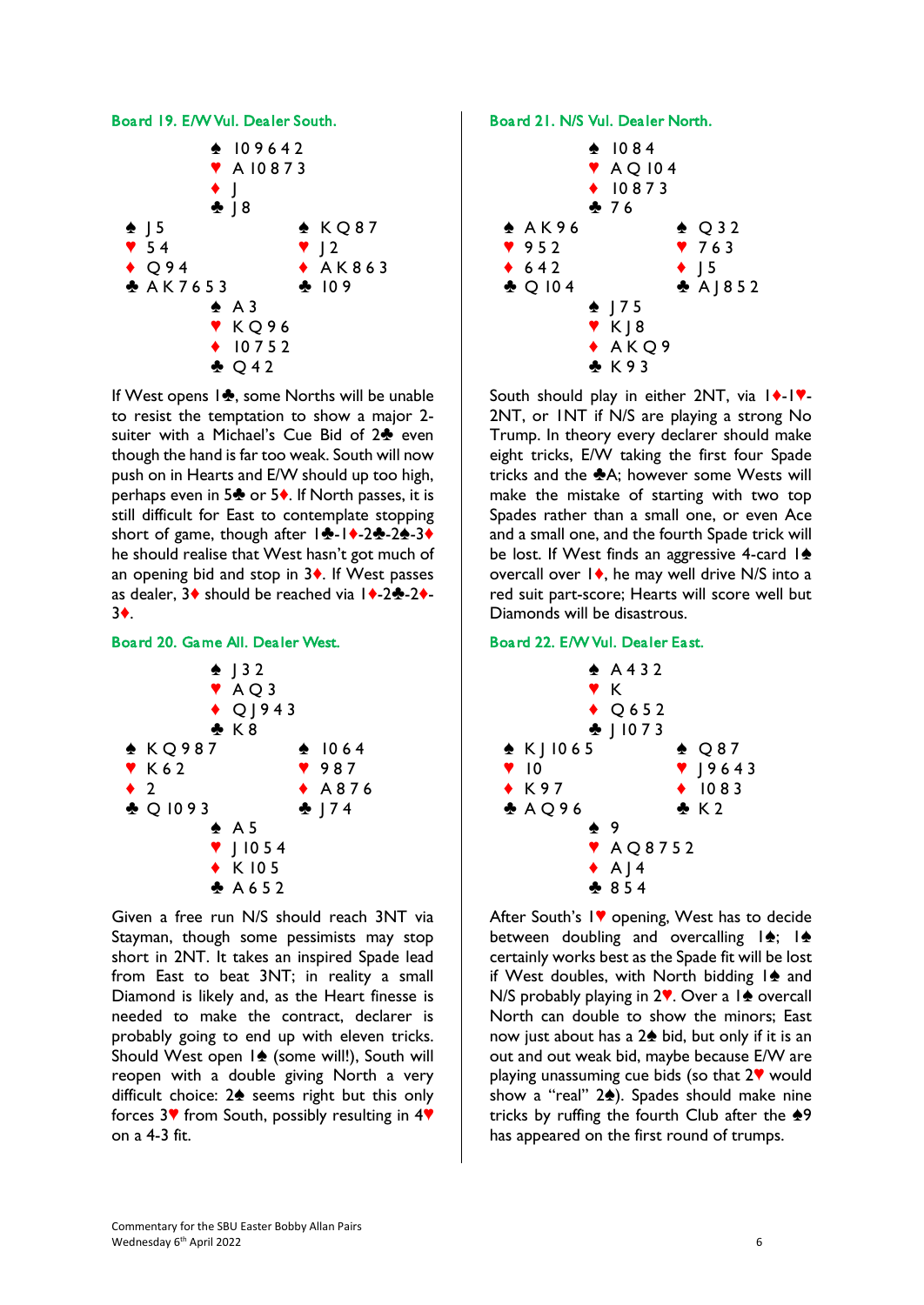

North has to decide whether to overcall 2<sup>4</sup> or pass over West's 1NT opening. My guess is that there will be a fairly even divide, since the suit is not that good, and there are only five of them. 1NT by West can always make on the likely Spade lead, provided that declarer keeps plugging away at the Heart suit; in reality though, declarer will often go one down.  $2\spadesuit$ should always fail, provided that West splits his honours when a trump is led from the dummy; however it easy to let the eighth trick slip through.

## Board 24. Love All. Dealer West.



What should South respond to North's  $\mathbf{I}$ opening? I would choose  $1\blacktriangle$  but many just like to bid 4-card suits up the line and therefore will bid 1<sup> $\bullet$ </sup>. Over 1<sup> $\bullet$ </sup> surely North should rebid INT rather than  $2\diamond$ ; now South will either make a try for game or go straight to 3NT. A  $1\blacklozenge$  response will prompt  $3\blacklozenge$  (or possibly  $1NT$ ) from North, and South may well let it rest there. 3NT would appear to have little hope of finding that elusive ninth trick, barring a very generous defence, whereas 3<sup> $\bullet$ </sup> should succeed despite the bad trump break.

## Board 25. E/W Vul. Dealer North.



Despite wonderful fits in both Hearts and Clubs, slam in either suit depends on the Spade finesse. Whether slam will be reached is another matter. The auction will probably start  $INT-2$  $-2$  $-3$  which, for most pairs, shows Hearts and Clubs and slam interest; the question is then what should East bid next?  $3$ or  $4\clubsuit$  (if they are forcing bids) may get West to cue bid his  $\triangle A$  but East may now try to sign off, given his Spade holding. It takes a very brave West to go further as there are a lot of gaps to plug.

# Board 26. Game All. Dealer East.



If West opens  $1 \bullet$  (I prefer INT), South has to choose between  $2\clubsuit$  and pass; over  $2\clubsuit$  North may be able to bid  $3\blacktriangledown$  as a jump fit showing Hearts with Club support and now it is possible that game will be reached. If South passes, whether West raises to  $2\blacklozenge$  or not, North is going to bid Hearts and a Heart partscore is the probable outcome. It is hard to see how declarer can make anything other than ten tricks in Hearts as East is bound to lead a top Diamond and now declarer can't avoid losing a Spade, a Club and a Diamond.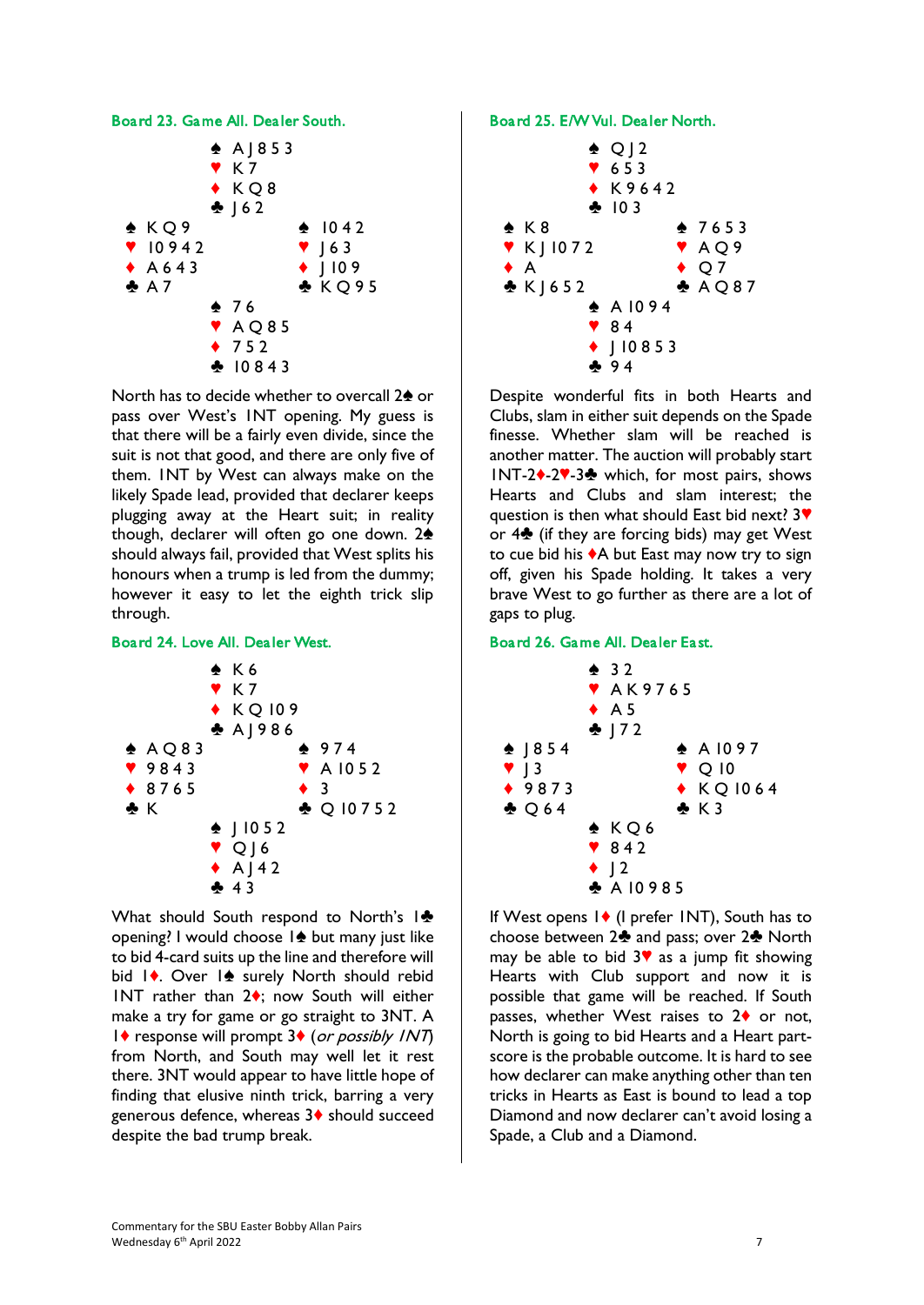



Despite only having ten points, North is worth a take-out double of West's IV opening. Now it should be question of how many Hearts should East bid, unless perhaps a jump to  $2\spadesuit$ shows Spades with a Heart fit. Personally with the East cards I would just go straight to  $4\%$ , if only because I like to give partner a challenge! A splinter bid of  $4\clubsuit$  is an alternative but it might inspire partner to greater things than can be achieved. The 4-0 trump break makes play tricky but at least ten tricks should be made.

### Board 28. N/S Vul. Dealer West.



If North overcalls  $1\spadesuit$  over West's  $1\spadesuit$ , East has to choose between pass, double and a very tenuous 1NT. Come what may, South is likely to make a game try in Spades and as a result may get too high. If North passes initially, the Spade fit will never be found as East will bid  $1\spadesuit$ and now the final contract depends on whether West rebids  $2\%$  or  $2\spadesuit$ . If North leads his singleton  $\diamond$ 6, any Heart contract should be held to eight tricks, or even fewer if declarer tries the finesse. In Diamonds declarer may get in a mess if he draws too many trumps.

### Board 29. Game All. Dealer North.



 $1$  could easily be the final contract; indeed passing partner's opening bid might be West's only chance of obtaining a plus score. Clubs should make nine tricks, provided that declarer sets about the major suits rather than drawing trumps. No doubt some Norths will rake up a reopening double rather than passing out  $\mathbf{1}\cdot\mathbf{\bullet}$ ; this may even result in South playing, and going down, in a Heart contract. If West responds INT to partner's  $\mathbf{I}$ , he could end up playing in 2NT, also going down.

### Board 30. Love All. Dealer East.



East should end up in 3NT via Stayman and you would think that, with 26 points, nine tricks would be easy; however it is anything but. On a Heart lead declarer can see seven tricks and all he has to do is attack the Spade suit for two extra tricks; the trouble is though that the  $\blacklozenge$  is such a tempting card, and taking the finesse could well see the contract defeated. A Club lead presents more problems, but setting about the Spade suit immediately (and forsaking an early Diamond finesse) gives declarer every chance of success.